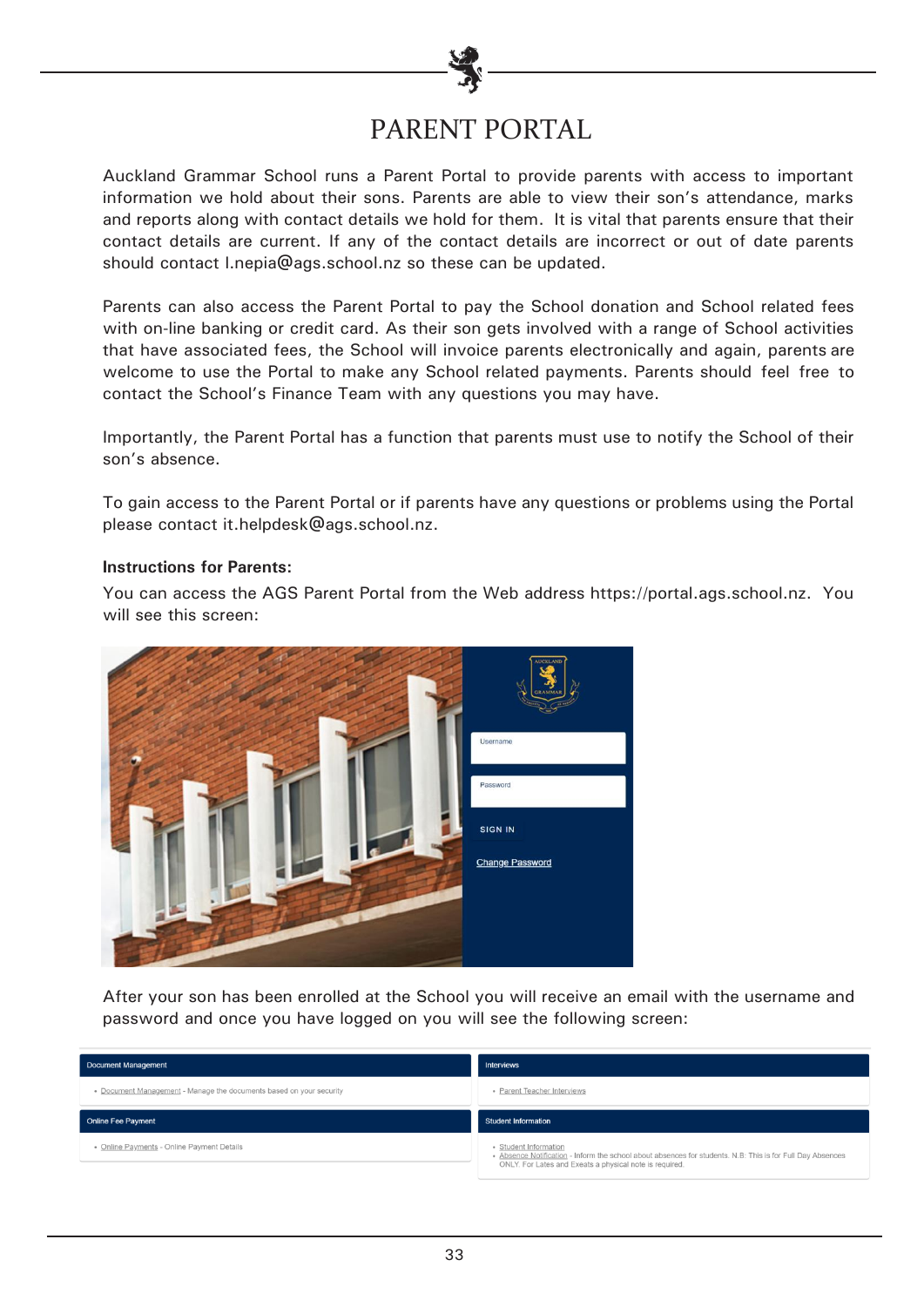There are different areas that you will have access to, the main ones are:

**Student Information** 

- Student Information
- Absence Notification Inform the school about absences for students. N.B: This is for Full Day Absences ONLY. For Lates and Exeats a physical note is required.

## **Online Fee Payment**

• Online Payments - Online Payment Details

**Document Management** 

• Document Management - Manage the documents based on your security

#### **Student Information**

This area lets you view details about your son(s) and lets you access information such as previous School Reports and Payment Receipt's (found under Student Documents).

| <b>ABSENCES</b>    | ▦ |
|--------------------|---|
| <b>SUBJECTS</b>    | 匝 |
| <b>TIMETABLE</b>   |   |
| <b>DOCUMENTS</b>   | Ŀ |
| <b>REPORTS</b>     |   |
| CAREGIVER(S)       |   |
| ADDRESS(ES)        | ⋈ |
| <b>EMERGENCY</b>   | ω |
| <b>MEDICAL</b>     | B |
| <b>ETHNICITIES</b> |   |

To access each area click on the title e.g. **Absences**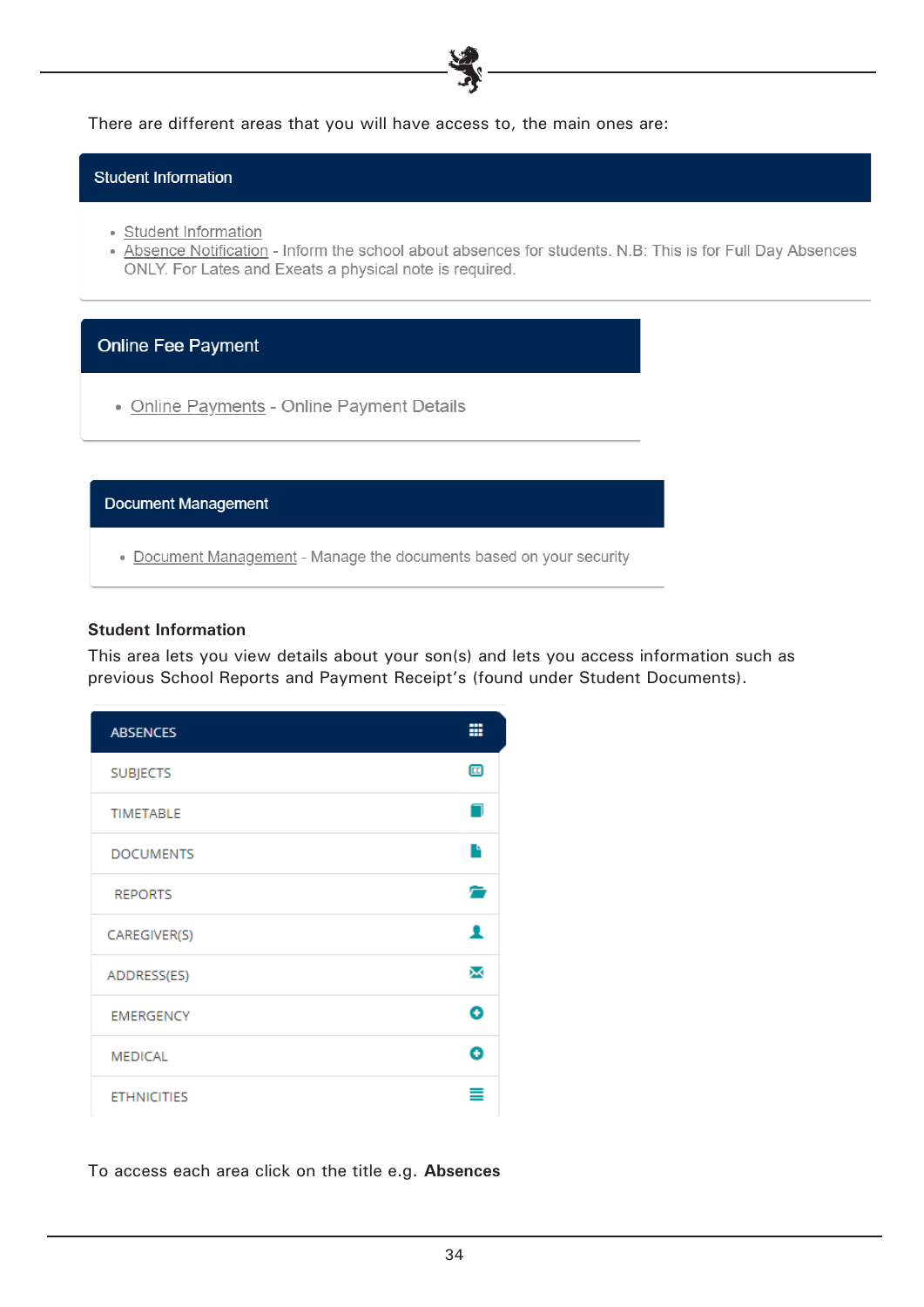## **Student Fee Payments**

This area allows you to pay for items such as the School donation, camps, etc.

| <b>GENERAL CREDITS</b>                                                                                          |         |                        | \$0.00                                 |
|-----------------------------------------------------------------------------------------------------------------|---------|------------------------|----------------------------------------|
| <b>AMOUNTS</b>                                                                                                  |         |                        | \$1,600.00                             |
|                                                                                                                 |         |                        | ■ Select to pay all amounts \$1,600.00 |
| Summary                                                                                                         |         |                        |                                        |
|                                                                                                                 |         | <b>Current amounts</b> | <b>Selected to pay</b>                 |
| <b>Total Credits</b>                                                                                            |         | 0.00                   | 0.00                                   |
| <b>Total Amounts</b>                                                                                            |         | 1,600.00               | 0.00                                   |
| Net Amount                                                                                                      |         | 1,600.00               | 0.00                                   |
| <b>Amount to pay today</b><br>I/We accept terms and conditions.<br>n.<br>Click here to see terms and conditions |         |                        | 0.00                                   |
| <b>E</b> Amounts                                                                                                |         |                        |                                        |
| Individually select amounts OR Pay all listed amounts OR Make a partial payment of amount 0.00                  |         |                        |                                        |
| <b>Description</b>                                                                                              | Student | Year<br>Date           | <b>Amount to Pay</b><br><b>Amount</b>  |

- 1) You simply enter the amount you wish to pay
- 2) Click on the tick box (We Accept the Terms and Conditions)
- 3) Then follow all the prompts

#### **Document Management**

Document Management is where you can access material such as copies of the receipts for items you have paid for. Furthermore, this is where you can access your son's reports.

An example of the Document Manager is below: